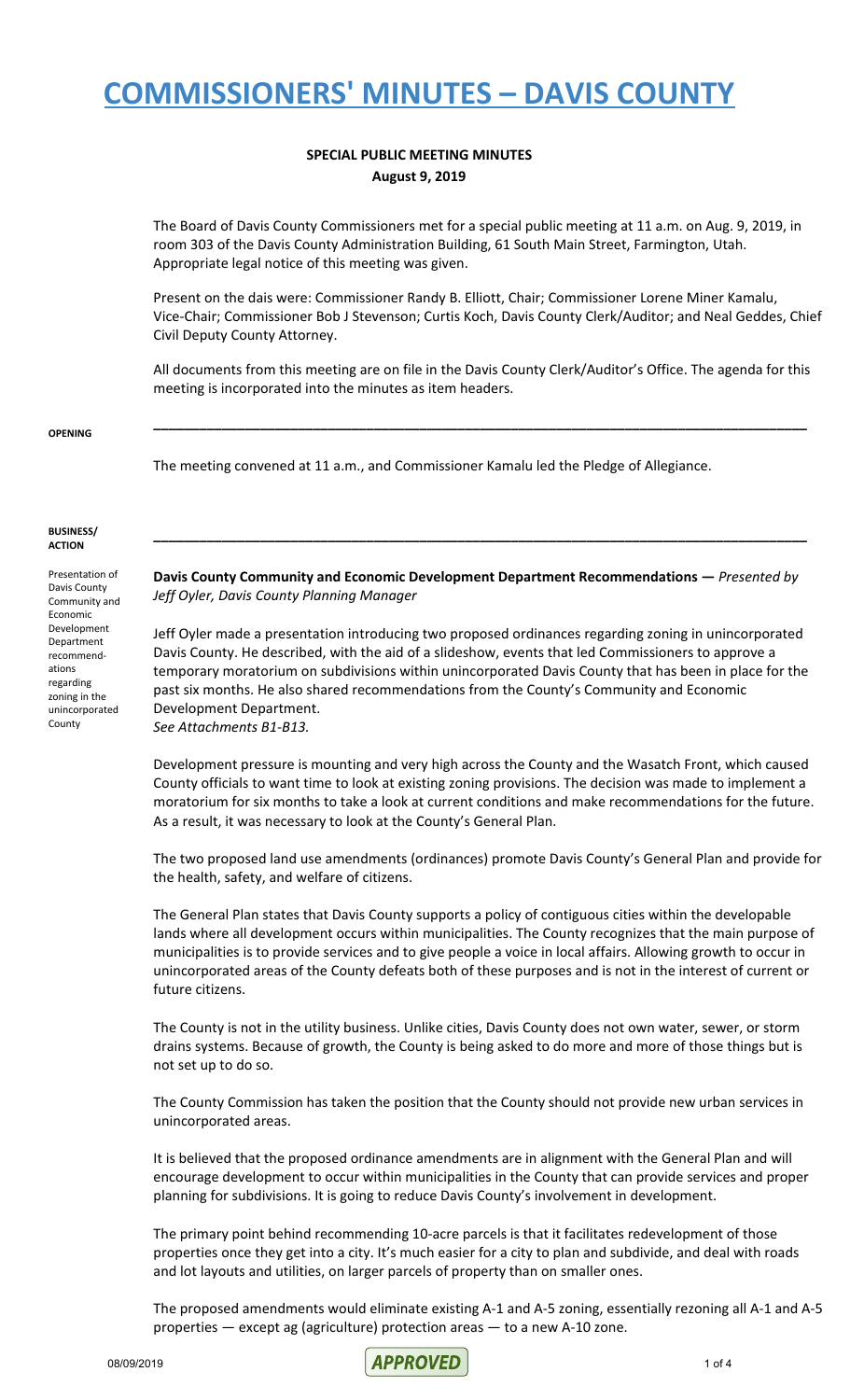A-1 is an agricultural zone that allows one unit per one acre of property, and A-5 allows one unit for 5 acres. An A-10 zone has a maximum of one home per 10 acres.

There is a state law that says owners of property currently in ag protection areas must sign off on any zoning change. There are six of them in the unincorporated county, and County personnel will meet with those individuals directly about this. It's asked that they be excepted out of these actions.

The proposed changes will rezone all AE zoning except Mutton Hollow Township. AE is an agricultural estate that allows one unit per half an acre. Mutton Hollow Township is its own planning district and, if they want to take up this issue, can put forward a recommendation to the County Commission. The Commission is the final legislative body on their actions.

There are about 18,000 total acres at issue. Under current zoning, up to 9,500 units could be put on that land which could extrapolate into a population of roughly 30,000 people. Under the new zoning, it would cut the units to 1,800 with about 6,300 people. If all the land were developed under current zoning, the population would be the equivalent of Kaysville City, and that would require the County to be in the utility business, so it wouldn't be prudent to continue down that road.

The proposed ordinances will not change any vested, approved, or existing subdivisions. Anyone who has an approved subdivision lot already on the books can take out permits and build on those lots. It also does not change any vested, approved, or existing lots of record.

The Planning Commission recommends approval of the zoning changes, as requested by staff, subject to the following:

- Written approval should be obtained from each owner of property in existing ag protection areas; staff is in the process of working on that now.
- Properties that are not part of any annexation declaration should be identified. An annexation declaration is a certain point to which a city has stated it is willing to annex, creating a boundary seen as the future area of the city. Staff members are already analyzing the whole county for current annexation declarations. The County can work with cities to make sure most of the unincorporated county falls within those areas. Work can also be done with cities to look at utility issues, and how they can better expand into unincorporated areas in a more efficient manner, and to identify possible problem areas that may not be able to be serviced by a municipality. Two-thirds of this county sits in the middle of the Great Salt Lake, and no one's going to annex that.
- Work should be done to look at possible exceptions to zoning regulations, including discussions with each neighboring city to see how development can best be accommodated with their city and looking at issues when the city cannot accommodate it.
- The Planning Commission wants density to be reanalyzed after a possible Health Department study is done on septic tanks.

Jeff expressed his opinion that there is nothing out of character in the proposal or anything of which the County can't, or shouldn't, be a part.

People get nervous about large-scale changes and want to know how they and their property will be affected. Jeff said he has spoken with many families over the past few weeks and says no one disagrees that the County should stay out of the development business. The concerns expressed were about how the proposal would impact the ability to give their kids a lot on their farm, how it would change property values, and things of that nature. Some individuals expressed a desire to stay in the County because taxes are lower, and many city services are not required. If the County were to change the General Plan and get into the development and utility business, things would be more expensive because those services come at a tremendous cost.

Jeff said he honestly believes the County can best help those property owners by working with cities and helping them annex properties into a city area because that's where their property is the most valuable – inside a municipal boundary where they can be provided the proper services. They can develop higher densities in the city. The County could do the most amount of good for the most amount of people by helping to make that situation occur at a faster pace.

Discussion **Commissioner Kamalu** said her questions were answered by Jeff's presentation and observing the previously held Planning Commission meeting. The County has taken this issue very seriously and used the time provided by the moratorium to study, reflect, consider, and receive input. More than 500 people received notices about the Planning Commission's Public Hearing, and there were about 40 or 50 people in attendance. She said it was civil and thanked citizens for coming to learn and ask questions that night. The

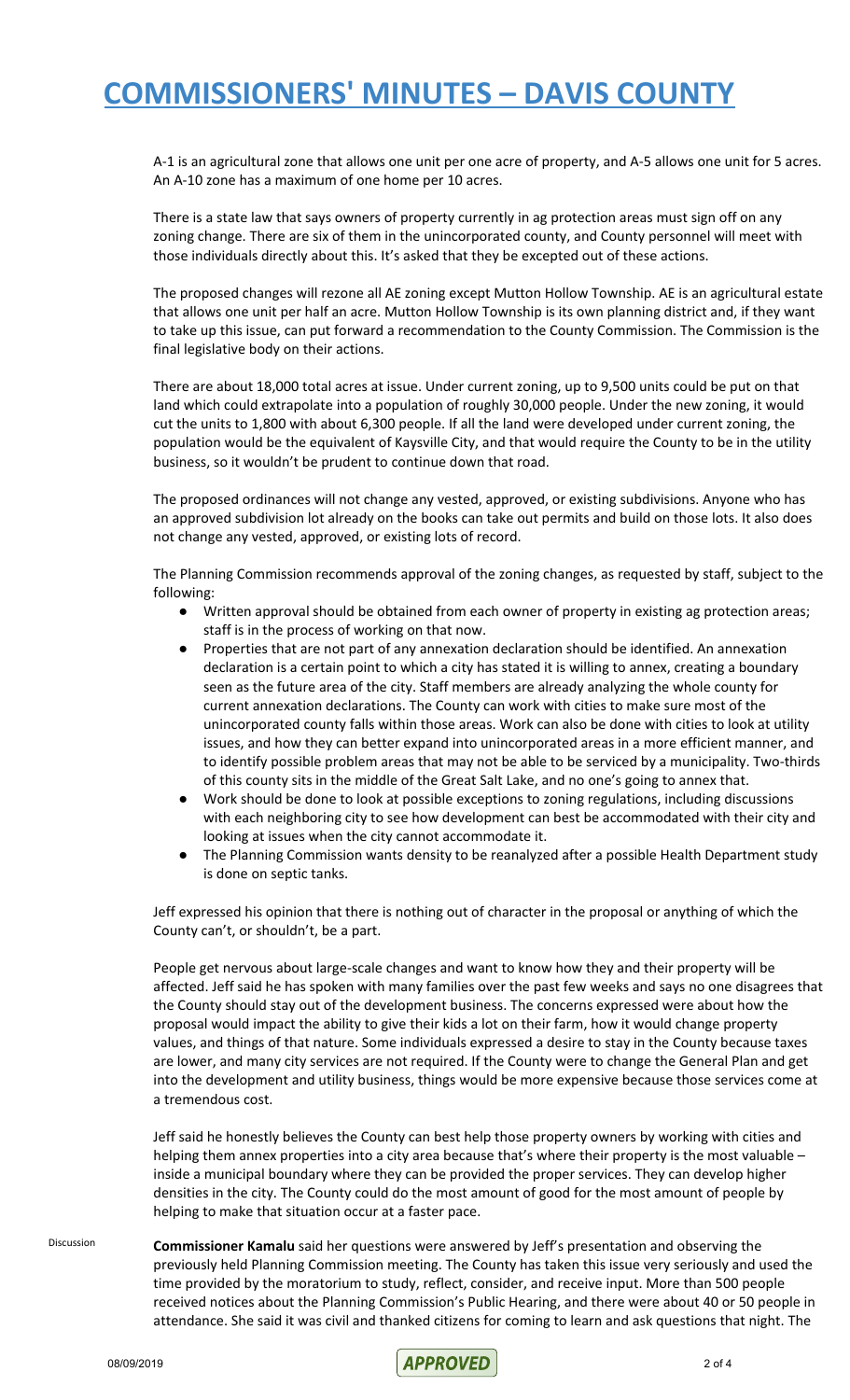Public Hearing was conducted well. It lasted a long time, from 7 p.m. to 9:30 p.m., due to letting everyone have an opportunity to share. Less than half of the people in the room stood up to give input, but they were there to learn. She said it wasn't easy for them, but the Planning Commission gave great consideration to all of the input and then had their own discussion. She appreciates the process and is grateful for the people who worked on this.

**Commissioner Stevenson** said it has to be realized that this is a work in progress. The County has to be able to have a variance for some exceptions to be made, for example, so family members could be added onto the property if they're tied into the farming or ranching that may be there. It's imperative that the health study be done to gain understanding for dealing with septic tanks and ground waters that are there. He would like the County, as part of the health study, to start working with the North Davis Sewer District and get a plan laid out for getting a sewer system into that entire area. As homes come in there, even if it's one per 10 acres, getting off of septic and into the sewer system is going to help people in the future – not only as far as their annexation goes, but it also creates the ability to subdivide this property when the time comes that they don't want to farm or ranch. Work meetings need to be set up with communities such as West Point, Clinton, and Syracuse, so that residents in the unincorporated areas can voice their concerns and questions and have the cities answer about the process. Talks need to be had about the descriptions of the County line. The General Plan does show some flexibility as far as possibly moving land from one county to another. From reading a little bit of history, Commissioner Stevenson said that some of these decisions took place back in the early 1900s. There's a need to be open-minded about what may be done to make this best for everybody involved. Finally, there could be a lot of things that come up, so there's a need to be flexible with how this is put together. The whole goal is to realistically not be in the development business, like the cities, but also to be able to help those in unincorporated areas be able to function — not only how they have been but for things they may want to do in the future.

**Commissioner Elliott** did not have any questions.

**Kent Anderson,** Davis County Community and Economic Development Director, said that his staff's original presentation was for a lot width minimum of 300 feet. The Planning Commission made a recommendation that it would be modified down to 100 feet. Regarding redevelopment and future annexation, it is believed that 300 feet is more acceptable for future redevelopment in the cities, so the ordinance reflects a 300-foot minimum.

**Commissioner Stevenson** said it has to be realized that a 100-foot minimum makes an awful long 10-acre piece going back. It is, without a doubt, proper [to go with the 300-foot minimum]. He added that as part of this and for future development, even if it's just one lot, there's a need to abide by the rules of development as far as these homes coming in. The descriptions have to include curb and gutter, and impact-type fees have to be looked at to try to meet what the cities are doing. He has seen, in his experience, people who just want to put a water line into a piece of ground and create a lot. The problem comes years later, when all of a sudden there is development around them, and people have done landscaping off their property out and toward the road and that has to change, or when someone may have bought a property after the fact and lien waivers are called in on putting in the curb and gutter. People are finding out that it costs them a lot of money, and then they fight back that they don't want to do it – they don't remember saying they were going to do it. Probably the most important thing is educating the people when they come in, so they understand the process. We don't want to stop anybody from being able to come in and build on this acreage — they just are going to have to understand the whole process of developing, even if it is only one house, he said. It's part of what needs to be done throughout the entire county, and the cities have pretty-well picked up on this.

**PUBLIC COMMENTS**

> Commissioner Elliott called for public comment and asked those interested to introduce themselves and keep their remarks to three minute. No comments were offered.

\_\_\_\_\_\_\_\_\_\_\_\_\_\_\_\_\_\_\_\_\_\_\_\_\_\_\_\_\_\_\_\_\_\_\_\_\_\_\_\_\_\_\_\_\_\_\_\_\_\_\_\_\_\_\_\_\_\_\_\_\_\_\_\_\_\_\_\_\_\_\_\_\_\_\_\_\_\_\_\_\_\_\_\_\_\_\_\_

**COMMISSION COMMENTS**

> **Commissioner Elliott** said a lot of people at the Planning Commission meeting mentioned that they were residents of the West Point/Hooper area for many generations. His family has been in Farmington since the 1920s. His great-grandfather got together with neighbors and put the sewer system in on the east side of Farmington in the 1940s and 50s. The east side of Farmington start to get developed until it was at capacity, and the west side of Farmington didn't get developed until about 25 years ago. The County allowed one-off

\_\_\_\_\_\_\_\_\_\_\_\_\_\_\_\_\_\_\_\_\_\_\_\_\_\_\_\_\_\_\_\_\_\_\_\_\_\_\_\_\_\_\_\_\_\_\_\_\_\_\_\_\_\_\_\_\_\_\_\_\_\_\_\_\_\_\_\_\_\_\_\_\_\_\_\_\_\_\_\_\_\_\_\_\_\_\_\_